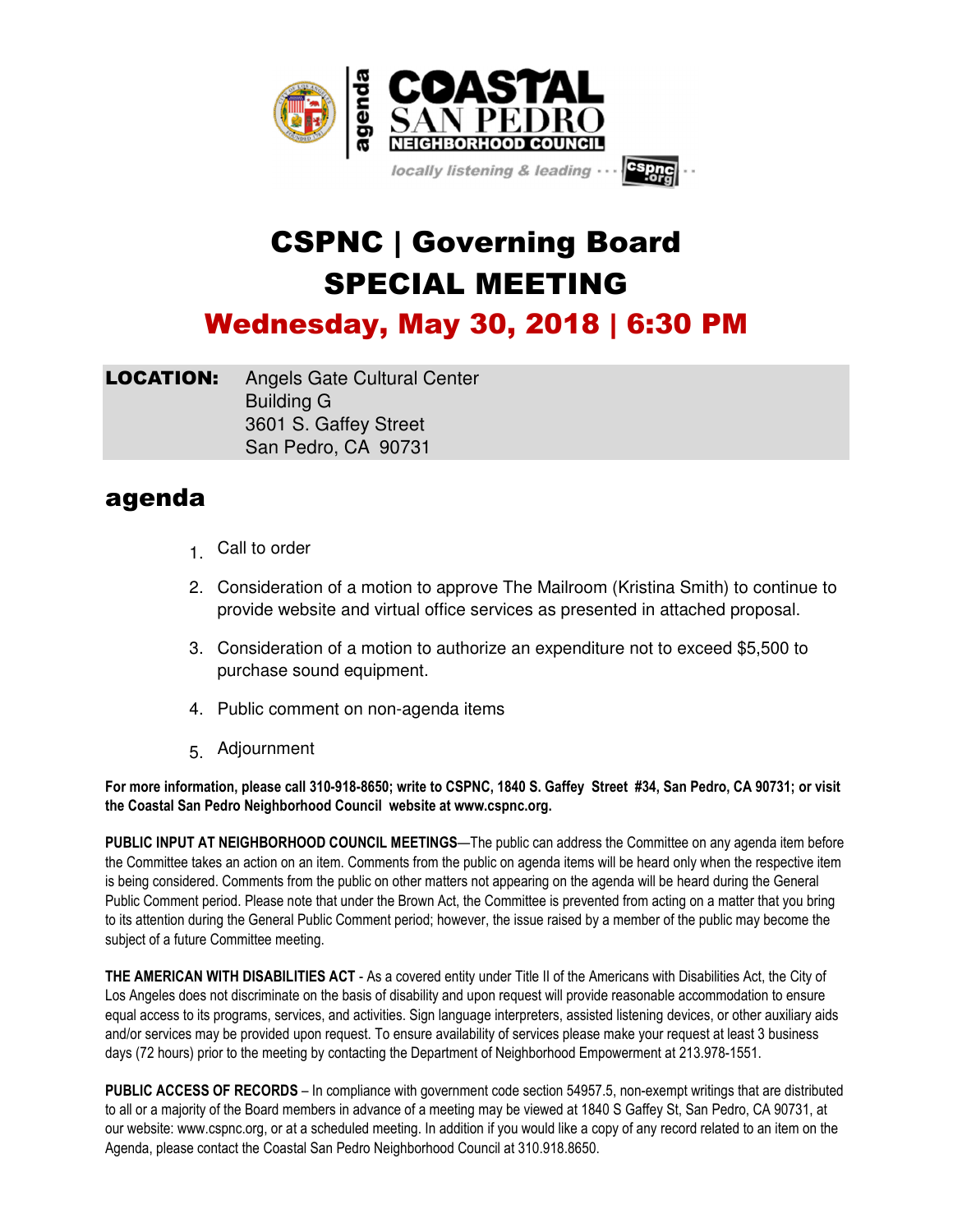**PUBLIC POSTING OF AGENDAS** – Coastal San Pedro Neighborhood Council agendas are posted for public review as follows: • 1840 S Gaffey St, San Pedro, CA 90731 • www.cspnc.org • You can also receive our agendas via email by subscribing to L.A. City's Early Noti-cation System at: http://www.lacity.org/government/Subscriptions/NeighborhoodCouncils/index.htm

**RECONSIDERATION AND GRIEVANCE PROCESS:** For information on the Coastal San Pedro Neighborhood Council's process for board action reconsideration, stakeholder grievance policy, or any other procedural matters related to this Council, please consult the CSPNC Bylaws. The Bylaws are available at our Board meetings and our website http://www.cspnc.org

**SERVICIOS DE TRADUCCION --** Si requiere servicios de traducción, favor de avisar al Concejo Vecinal 3 días de trabajo (72 horas) antes del evento. Por favor contacte a the CSPNC Secretary, al 213.978-1551 por correo electrónico board@cspnc.org para avisar al Concejo Vecinal.